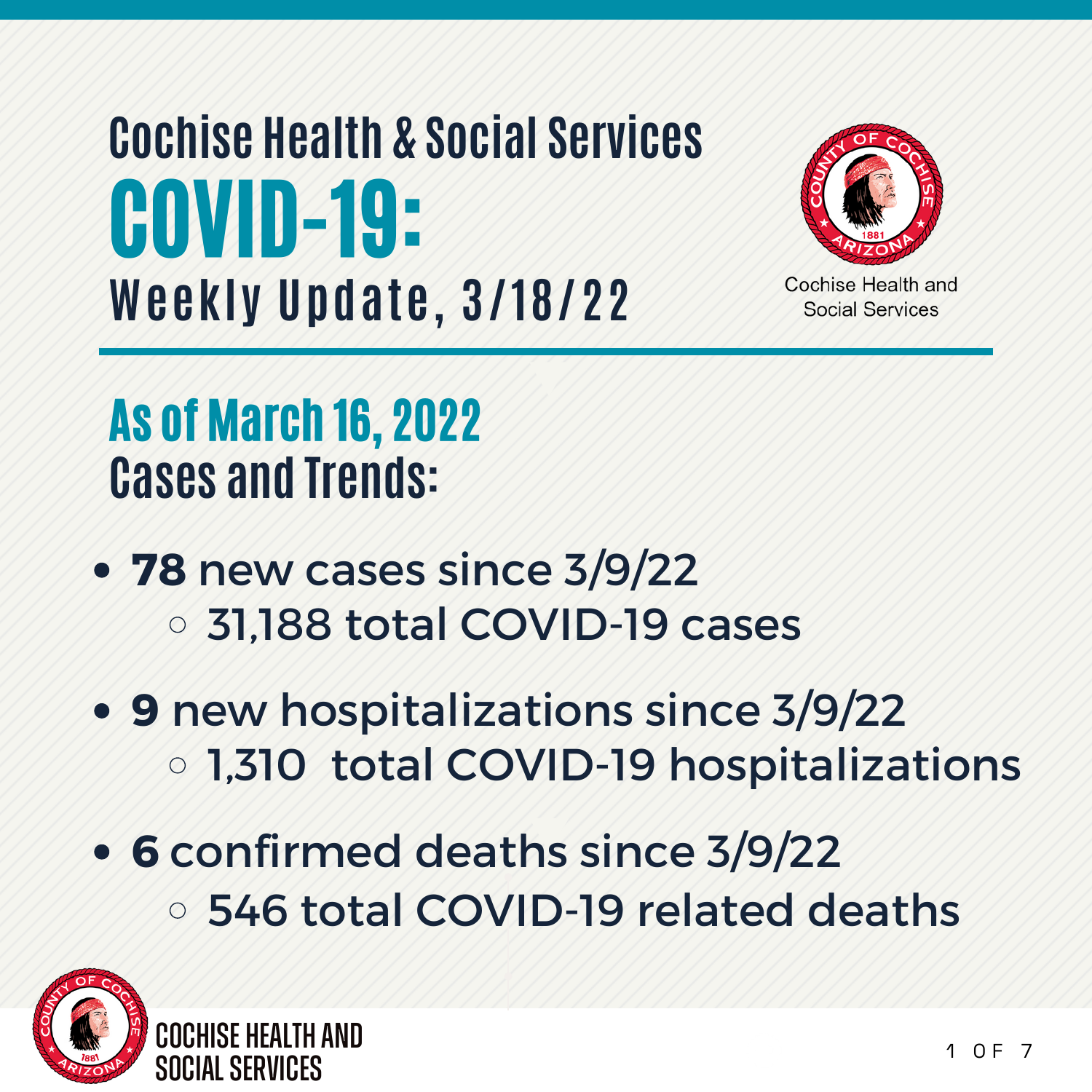# As of March 18, 2022 **Cochise County Community Level:**



#### **Prevention Steps To Take Based on COVID-19 Community Level:**

- Stay up to date with COVID-19 vaccines
- Get tested if you have symptoms

Applicable to all levels: People may choose to mask at any time. People with symptoms, a positive test, or exposure to someone with COVID-19 should wear a mask.

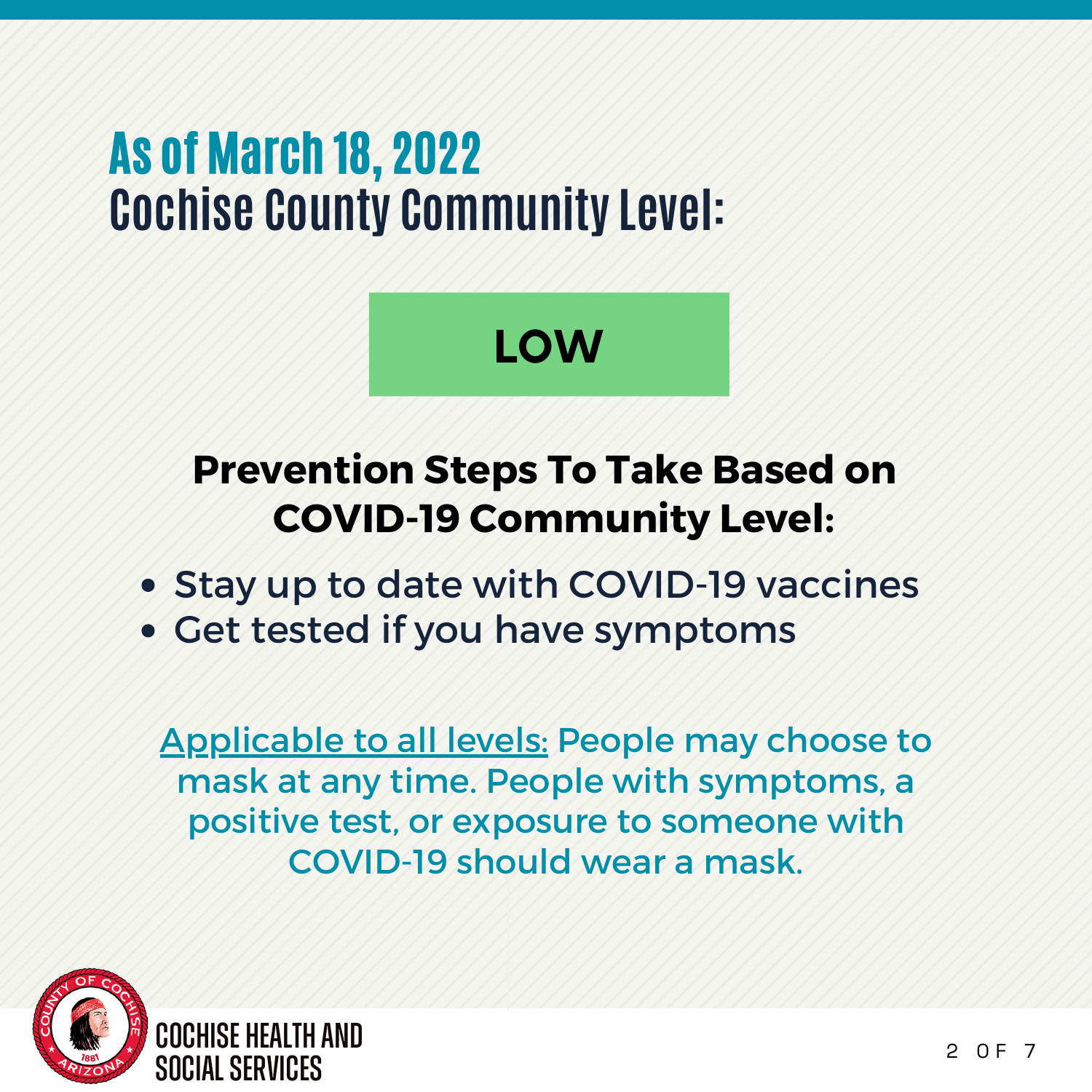# As of March 16, 2022 **Cases and Case Hospitalizations by Week**



In week 10, there were 60 new COVID-19 cases reported in Cochise County. A 40% decrease from the previous week. Hospitalizations are also on the decline.

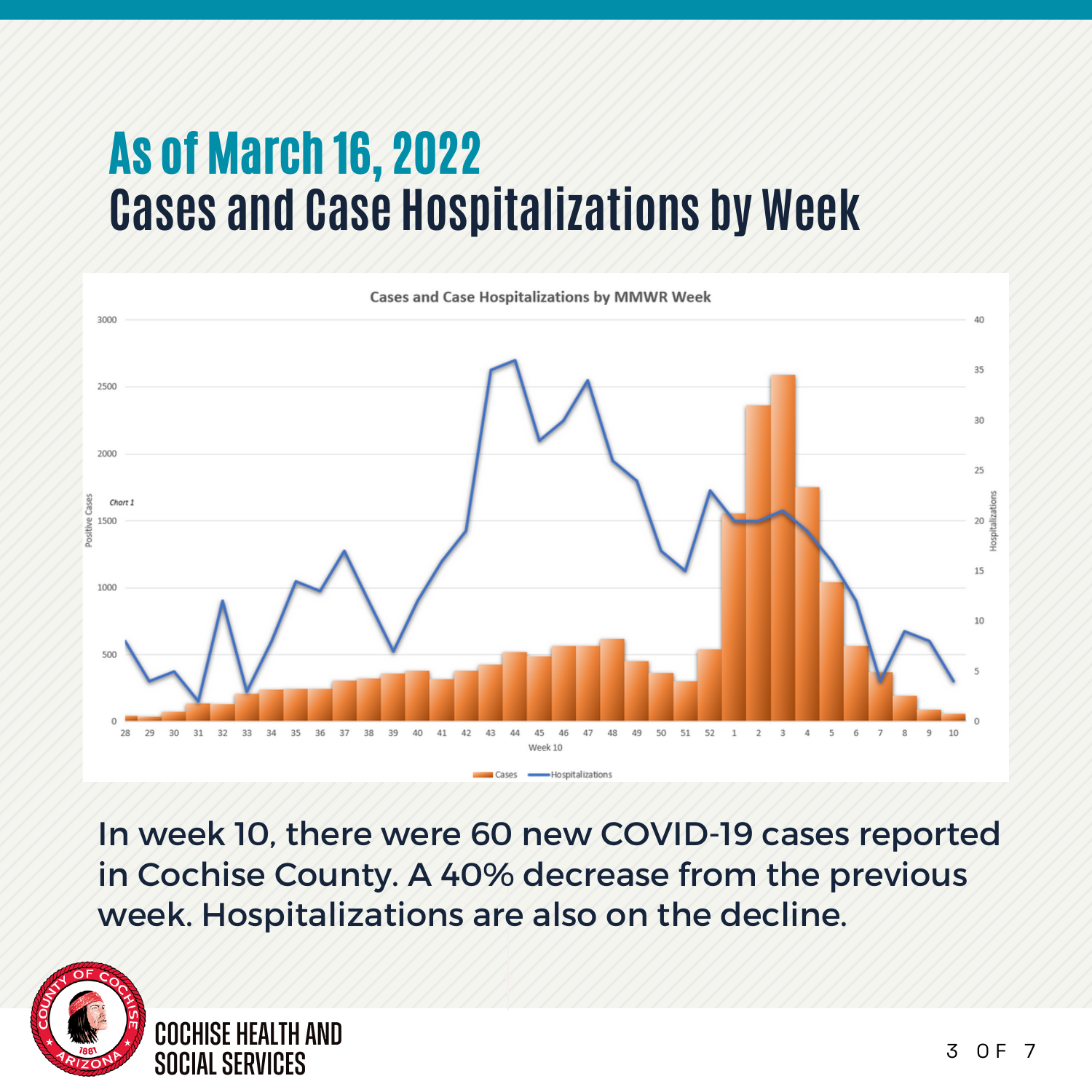# As of March 16, 2022 **Cochise County Schools Update:**

- **1,346** school-related cases since the start of the Spring semester on 1/3/22.
	- **6** (-93%) new cases in the past two weeks.
	- **0.4%** of total cases have been added in the past two weeks.
- **1/65** schools are currently meeting the outbreak definition.

**O Down 5 schools in the past two weeks.** 

**33/65** schools have met the outbreak definition since the start of the semester on 1/3/22

Up 0 schools in the past two weeks.

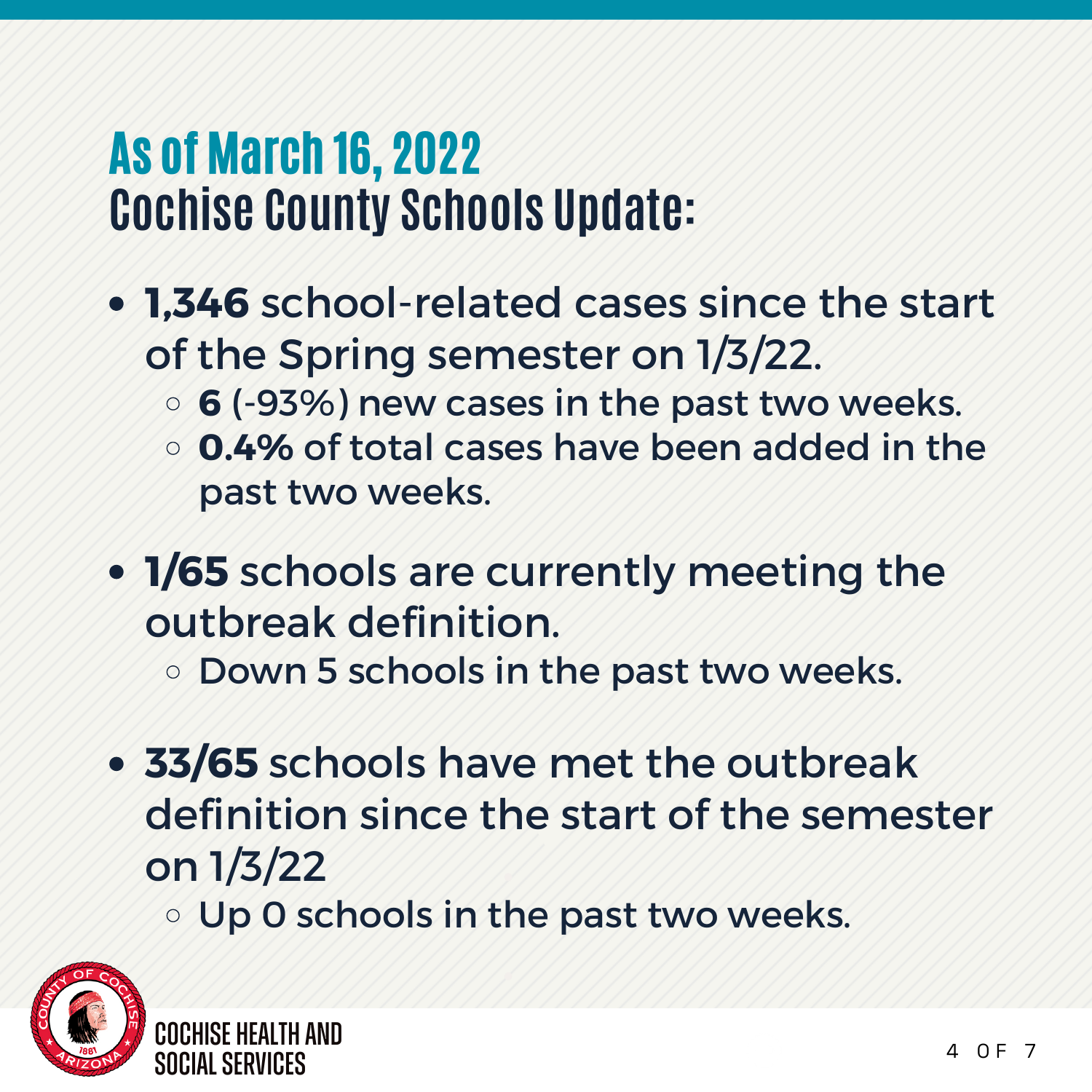#### As of March 16, 2022 **County Hospitals Update:**

- Paramedic Strike Team and DOD Team have completed their mission in helping CVMC with hospital surge. They demobilized on 3/09/22.
- Continuing daily communication and collaboration with hospitals, local community partners, EMS, and state partners for resources requested by the hospitals.
- Continuing the distribution of COVID-19 tests to medical facilities.

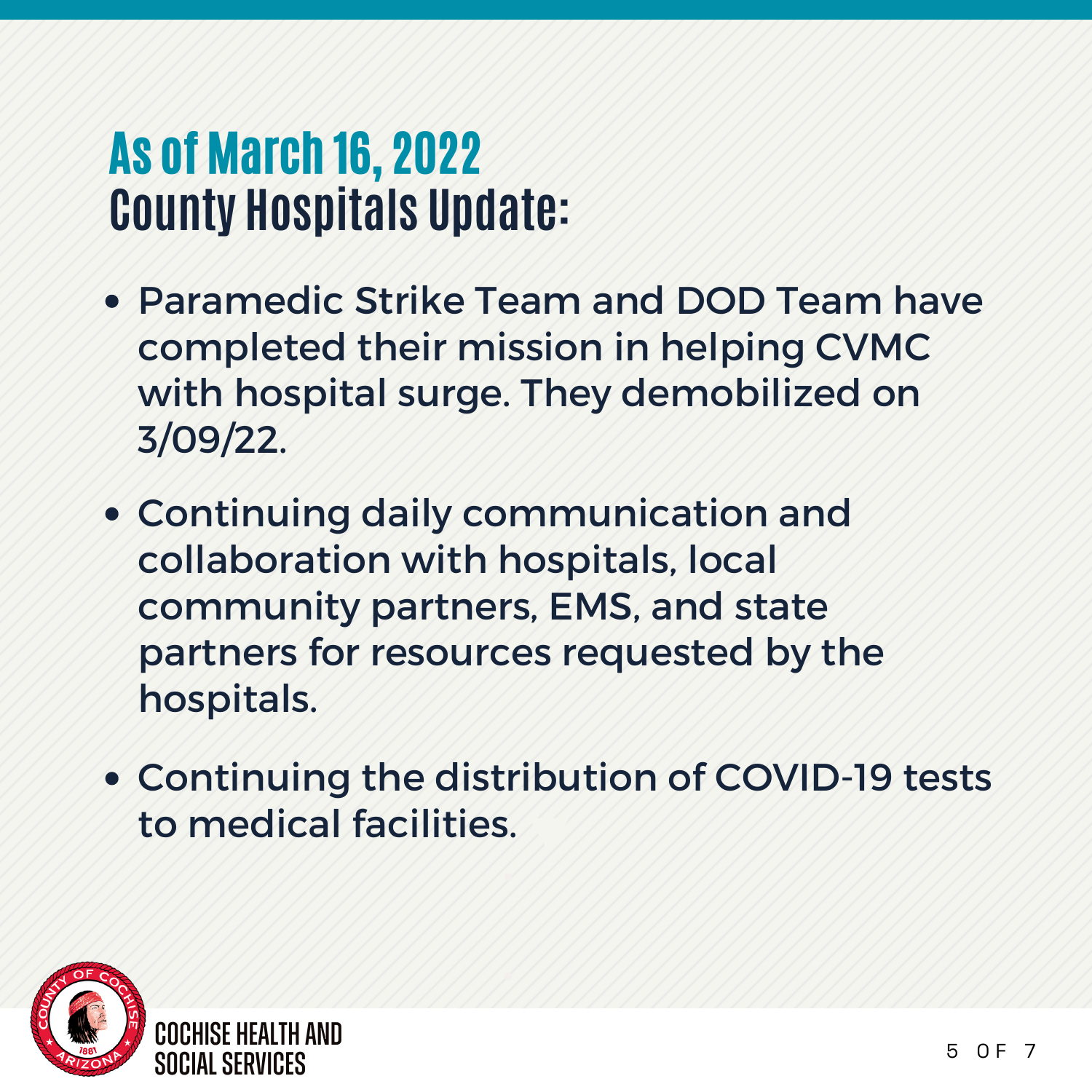#### As of March 16, 2022 **COVID-19 Testing:**

- COVID-19 at-home-tests will soon be available at community libraries throughout Cochise County. Call your local library to ask for details and availability.
- Local healthcare providers continue to offer free testing at select locations. Call or visit your nearest provider to learn more.
- Find COVID-19 Testing: www.testnow.com
- Citizens may now order a second set of FREE At-Home COVID-19 Tests: www.covidtests.gov